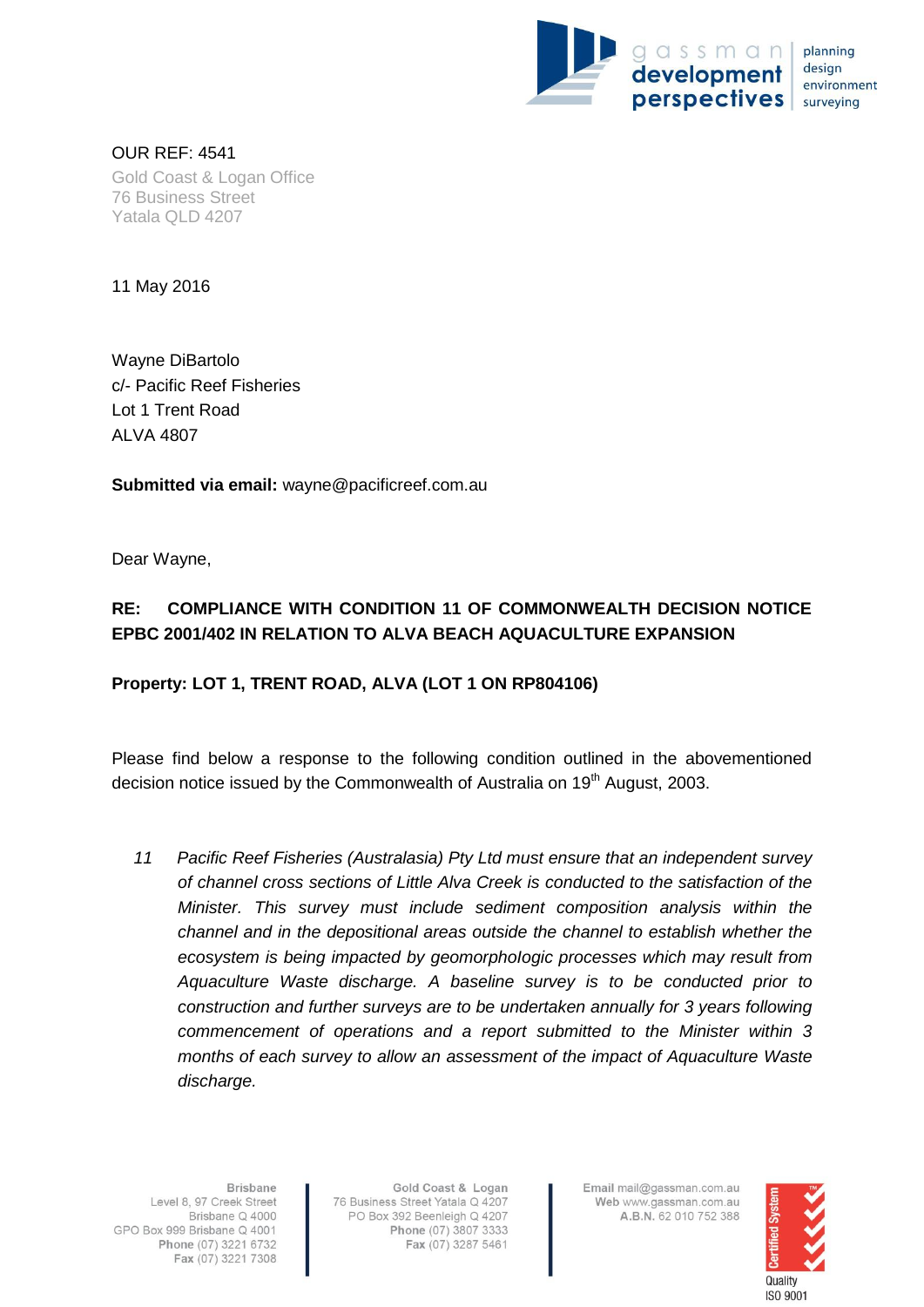## Response

On the  $20<sup>th</sup>$  and  $21<sup>st</sup>$  April, 2016, an ecologist and two surveyors from Gassman Development Perspectives (GDP) undertook site work to fulfil the requirements of this condition. This monitoring occasion represented the second of three (3) subsequent years of monitoring to be undertaken following the baseline data collected in April, 2014.

The same three (3) locations within Little Alva Creek and one (1) location in the depositional areas outside of Little Alva Creek were used as sites for this study, consistent with locations selected for the baseline study. These locations are shown in Figure 1.

Level datum on  $AHD<sub>DER</sub>$  was established on the site and horizontal control base to ensure future readings were observed in the same locations.

At each site, detailed cross sections of the channel were surveyed by licensed and appropriately qualified surveyors. The results of these cross sections are also illustrated in Figure 1.

This data will be retained and illustrated on all future surveys to ensure an accurate representation.

Additionally, at each of these corresponding sites three (3) samples of benthic sediments were collected from across the channel, one from close to each bank and one from the middle of the channel. These samples were collected and sent to Australian Laboratory Supplies (ALS) for a particle size distribution analysis. The average values of these analyses were calculated and graphed. The graph for all sites is included in Figure 2 and data included in Appendix 1. A reference comparison from the 2015 results is included in Figure 3 and the baseline monitoring results is included in Figure 4.

Whilst some fluctuations can be observed between the three graphs, the general concentration of the bell curve is consistent with the previous years' results. There is a notable increase in fine sediments at Crossing 2 which may be attributable to a year of lower rainfall which has led to a higher accumulation of finer sediments at the edges of the bend in the creek.

As discussed earlier in this letter, the results of this study represent the second of three years of data collected following the baseline collected in April 2014. It is intended that further surveys in this format will be undertaken annually for one (1) more year to ensure that no impacts to the Little Alva Creek system are attributable to the expansion of aquaculture operations at Pacific Reef Fisheries.

Yours faithfully,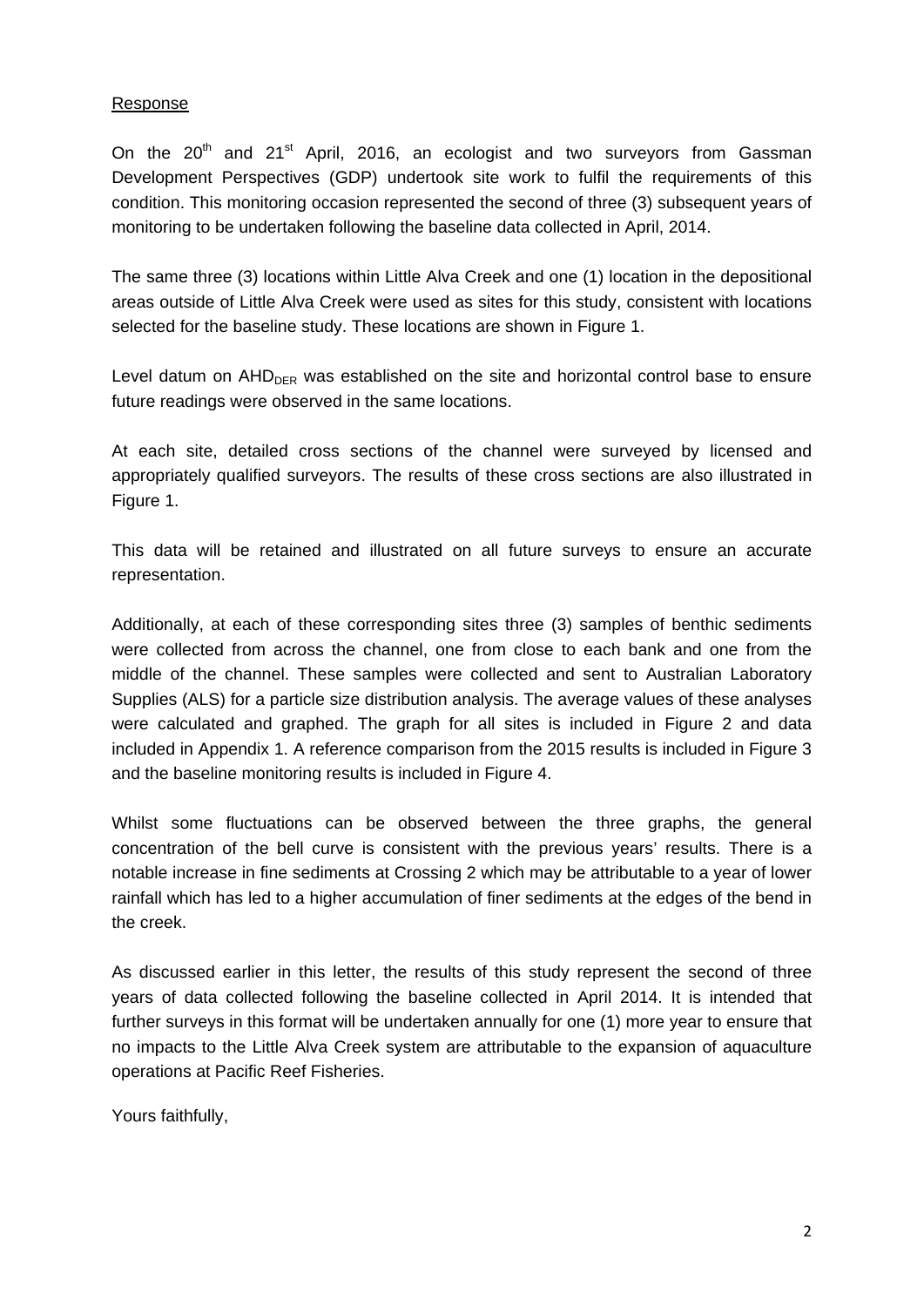**GASSMAN DEVELOPMENT PERSPECTIVES**

 $\gamma$ **M.** Dpears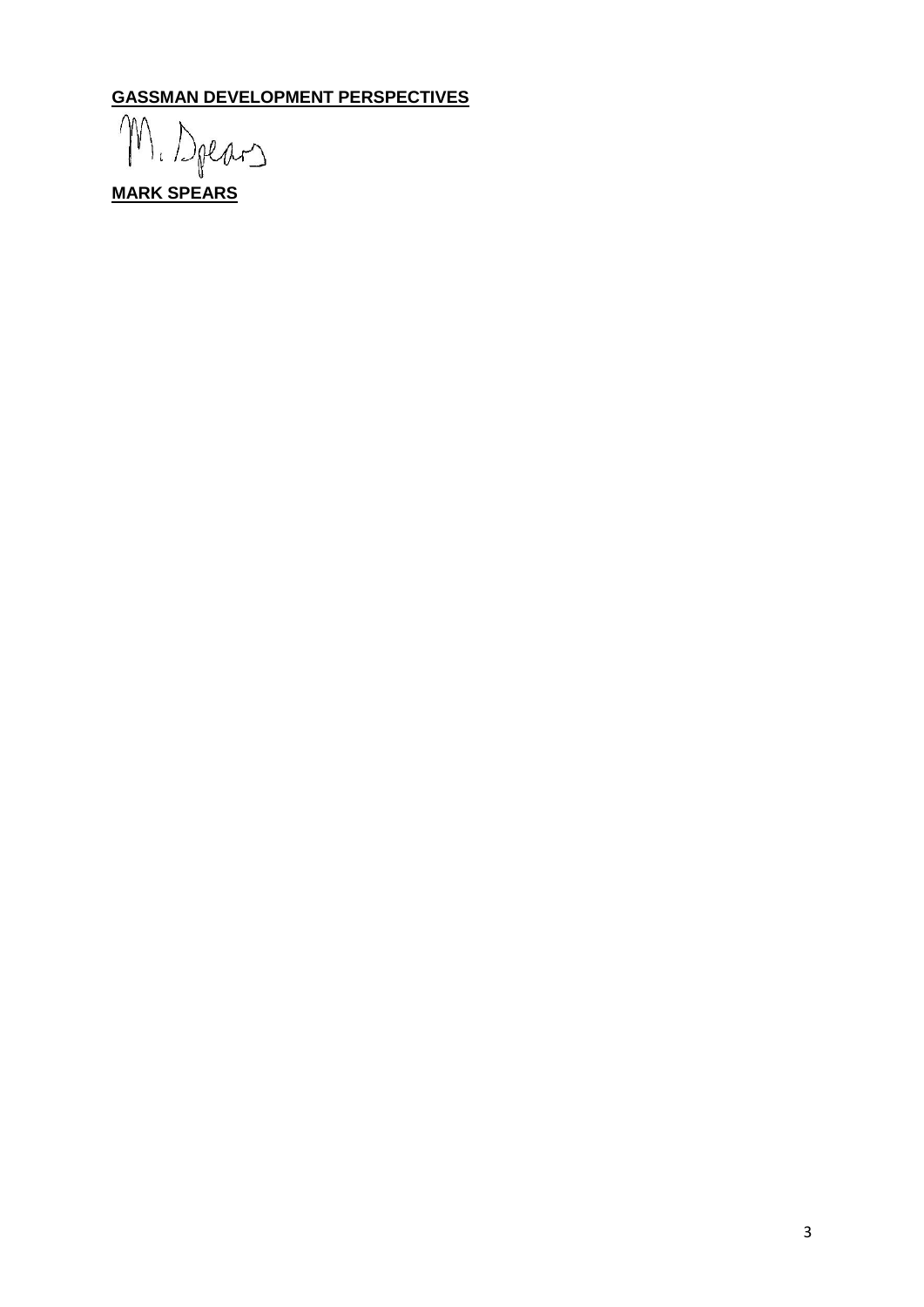

|                                                                                                                                                                                                                                                                                                                                                                                                                                                                                                                                                                                                                                                                                                                                                                                                       | Good Coco<br><b>SPOT LEVELS</b><br>$\bf{3}$<br>2<br>4<br><b>CREEK</b><br><b>CROSSING 4</b>                                                                                                                                                                                                                                                                                                                                                                                                                                                                                                                                                                                                                                                                                         | TYPICAL CROSS SECTION<br>CREEK CROSSING<br>$\frac{1}{2}$<br>Scale As Shown<br>(2014 Levels Illustrated)<br>RLO.78<br>TOP OF<br>BANK<br>$\circ$<br><i>: TOP OF</i><br>BANK NOT<br>SURVEYED<br>(MANGROVES)<br>$\frac{4}{10}$<br>O.C<br>$\circ$<br>$-0.5$<br>$-1.0$                                                                                                                                                                                                                                                                                                                                                                                |
|-------------------------------------------------------------------------------------------------------------------------------------------------------------------------------------------------------------------------------------------------------------------------------------------------------------------------------------------------------------------------------------------------------------------------------------------------------------------------------------------------------------------------------------------------------------------------------------------------------------------------------------------------------------------------------------------------------------------------------------------------------------------------------------------------------|------------------------------------------------------------------------------------------------------------------------------------------------------------------------------------------------------------------------------------------------------------------------------------------------------------------------------------------------------------------------------------------------------------------------------------------------------------------------------------------------------------------------------------------------------------------------------------------------------------------------------------------------------------------------------------------------------------------------------------------------------------------------------------|-------------------------------------------------------------------------------------------------------------------------------------------------------------------------------------------------------------------------------------------------------------------------------------------------------------------------------------------------------------------------------------------------------------------------------------------------------------------------------------------------------------------------------------------------------------------------------------------------------------------------------------------------|
| RIVER<br>$\mathbf{D}$<br><b>List Ne</b><br><b>_OCALITY</b>                                                                                                                                                                                                                                                                                                                                                                                                                                                                                                                                                                                                                                                                                                                                            | Creek<br>245<br>01348<br>Scale 1:3000 - Lengths are in Metres.<br>250<br>300<br>200                                                                                                                                                                                                                                                                                                                                                                                                                                                                                                                                                                                                                                                                                                | CROSS SECTION<br>CREEK CROSSING 2<br><b>TYPICAL</b><br>$\overline{\phantom{m}}$<br>(2014 Levels Illustrated)<br>Scale As Shown<br>RLO.O6<br>RLO.41<br>$\circ$<br>O<br>$J \overset{\cdot}{\circ} \sum_{\text{BANK}}^{TOP \; OF}$<br>$-\frac{4}{3}$<br>50 <sup>o</sup><br>$\bigcirc^4$<br>$\frac{4}{10}$<br>$\overline{2}$ –<br>$0.0$<br>-1.0<br>TOP OF<br>BANK NOT<br>(MANGROVES)<br>TYPICAL CROSS SECTION - CREEK CROSSING 3<br>Scale As Shown<br>(2014 Levels Illustrated)                                                                                                                                                                     |
| CREEK CROSSING 1                                                                                                                                                                                                                                                                                                                                                                                                                                                                                                                                                                                                                                                                                                                                                                                      |                                                                                                                                                                                                                                                                                                                                                                                                                                                                                                                                                                                                                                                                                                                                                                                    |                                                                                                                                                                                                                                                                                                                                                                                                                                                                                                                                                                                                                                                 |
| Level 2014<br>Level 2015<br><b>EASTING</b><br>NORTHING<br><b>STN</b><br>A<br>0.78<br>0.52<br>551 027<br>7 847 419<br>$-0.27$<br>$-0.25$<br>$\overline{B}$<br>551 018<br> 7847422<br>$\mathbb C$<br>$-0.58$<br>$-0.40$<br>551 016<br>7 847 425<br>$\mathsf{D}$<br>$-0.48$<br>$-0.28$<br>551 013 7 847 425<br>CREEK CROSSING 2                                                                                                                                                                                                                                                                                                                                                                                                                                                                          | Level 2016<br>CREEK CROSSING 4<br>0.58<br>$-0.26$<br><b>EASTING</b><br><b>NORTHING</b><br>Level 2014 Level 2015 Level 2016<br>  STN<br>$-0.59$<br>551 398.970 7 847 540.753<br>$-0.66$<br>$-0.69$<br>$-0.34$<br>$\mathsf{A}$<br>$-0.30$<br>$\mathsf B$<br>551 395.235 7 847 545.630<br>$-0.55$<br>$-0.19$<br>$-0.60$<br>551 393.542 7 847 550.153<br>$-0.37$<br>0.02<br>$-0.34$<br>551 389.816 7 847 552.786<br>0.09<br>$-0.12$<br>$-0.19$<br>D                                                                                                                                                                                                                                                                                                                                    | RLO.46<br><b>RLO</b><br>꼰<br>$\overrightarrow{A}$ $\rightarrow$ $\overrightarrow{D}$ TOP OF<br>$\circ$<br>$\begin{array}{c} 1 \text{m} \\ 0.5 \\ 0.0 \\ -0.5 \\ -1.0 \end{array}$<br>$\circ$<br>$\circ$<br>$\overline{5}$<br>ັບາ<br>ىسا <sub>ي</sub><br>ூ்<br>TOP OF<br><b>SURVEYED</b><br>(MANGROVES)                                                                                                                                                                                                                                                                                                                                          |
| NORTHING<br>Level 2014<br>STN<br>Level 2015<br><b>EASTING</b><br>7 847 589<br>551 131<br>0.49<br>0.38<br>$\forall$<br>$\overline{B}$<br>7 847 591<br>551<br>131<br>0.41<br>0.27<br>$\mathcal{C}$<br>7 847 597<br>551 129<br>0.06<br>0.19<br>$\Box$<br>7 847 602<br>551 124<br>$-0.30$<br>$-0.33$<br>E<br>$-0.42$<br>551 120<br>7 847 607<br>$-0.49$<br>F<br>551 123<br>7 847 610<br>$-0.43$<br>$-0.37$<br>G<br>551 123<br>7 847 612<br>$-0.44$<br>$-0.44$<br>7 847 615<br>H<br>551 122<br>$-0.21$<br>$-0.37$<br>CREEK CROSSING 3<br>NORTHING<br>Level 2014<br>Level 2015<br><b>STN</b><br><b>EASTING</b><br>7 847 547<br>551 232<br>0.41<br>0.49<br>A<br>551<br>$\overline{B}$<br>233<br>7847547<br>0.46<br>0.57<br>551<br>240 7 847 549<br>$-0.30$<br>$-0.57$<br>$\mathcal{C}$<br>$-0.46$<br>$-0.54$ | Level 2016<br>0.28<br>0.72<br>E<br>7 847 555.371<br>551 384.481<br>0.70<br>551 382.176 7 847 555.816<br>0.28<br>0.81<br>0.79<br>F<br>0.41<br>0.37<br>0.06<br>0.01<br>G<br>551 384.308 7 847 563.826<br>0.26<br>H<br>551 382.970 7 847 567.858<br>0.40<br>0.06<br>0.02<br>0.20<br>551 380.294 7 847 569.610<br>0.31<br>0.37<br>0.25<br>$-0.35$<br>$-0.45$<br>$-0.40$<br>SPOT LEVELS<br>$-0.41$<br>NORTHING<br>Level 2015<br>STN<br><b>EASTING</b><br>Level 2014<br>Level 2016<br>$-0.34$<br>551 441<br>7 847 615<br>$-0.03$<br>$-0.02$<br>0.02<br>0.08<br>$-0.22$<br>$-0.27$<br>551 441<br>7 847 622<br>Level 2016<br>3<br>551 494<br>7 847 631<br>$-0.30$<br>$-0.19$<br>$-0.20$<br>551 510 7 847 608<br>$-0.30$<br>$-0.28$<br>$\overline{4}$<br>$-0.36$<br>0.52<br>0.61<br>$-0.52$ | TYPICAL CROSS SECTION -<br>CREEK CROSSING 4<br>(2014 Levels Illustrated)<br>Scale As Shown<br>RLO.<br><b>RL0.3</b><br>RLO<br>$\frac{1}{2}$<br>RLO: 28<br>RLO: 28<br>RLO.09<br>RLO. OZ<br>$\vec{z}$<br>$rac{6}{6}$ U<br>$\frac{2}{2}$<br>$\sim$<br>$1m_{\pi}$<br>TOP OF<br>BANK NOT<br>SURVEYED<br>(MANGROVES)<br>$-1.0$ <sup>t</sup>                                                                                                                                                                                                                                                                                                            |
| $\mathsf{D}$<br>551 240 7 847 555<br>$\mathsf{E}$<br>551<br>238 7 847 560<br>$-0.50$<br>$-0.45$<br>$Ci Cj S S T C C D$ planning<br>design<br>environment<br>development<br>perspectives surveying<br>Gold Coast and Logan Office<br><b>Brisbane Office</b><br>ass<br>Level 8<br><b>Access Business Park</b>                                                                                                                                                                                                                                                                                                                                                                                                                                                                                           | $-0.50$<br>$-0.42$<br>Project:<br>Trent Road, Alva Beach<br>Lot 1 on RP804106<br>Client:<br><b>Pacific Reef Fisheries</b>                                                                                                                                                                                                                                                                                                                                                                                                                                                                                                                                                                                                                                                          | Scale at A3:<br><b>Drawing Title:</b><br>C 2012 Gassman Development Perspectives<br>1:4,000<br>All rights reserved. No part of this document may b<br>reproduced or transmitted in any form or by any means<br>Surveyed channel cross section<br>Date:<br>electronic, mechanical, photocopying, recording, or<br>20-04-2016<br>otherwise, without the written permission of Gassma<br>of Little Alva Creek<br>Development Perspectives.<br>Design:<br>he details of this plan have been prepared based on the<br><b>MDS</b><br>most current Digital Cadastral Data Base (DCDB)<br>information available from Queensland Department of<br>Drawn: |
| 97 Creek Street Brisbane Q. 4000 76 Business Street Yatala Q. 4207                                                                                                                                                                                                                                                                                                                                                                                                                                                                                                                                                                                                                                                                                                                                    |                                                                                                                                                                                                                                                                                                                                                                                                                                                                                                                                                                                                                                                                                                                                                                                    | Vatural Resources and Mines and is subject to survey.<br><b>SJH</b>                                                                                                                                                                                                                                                                                                                                                                                                                                                                                                                                                                             |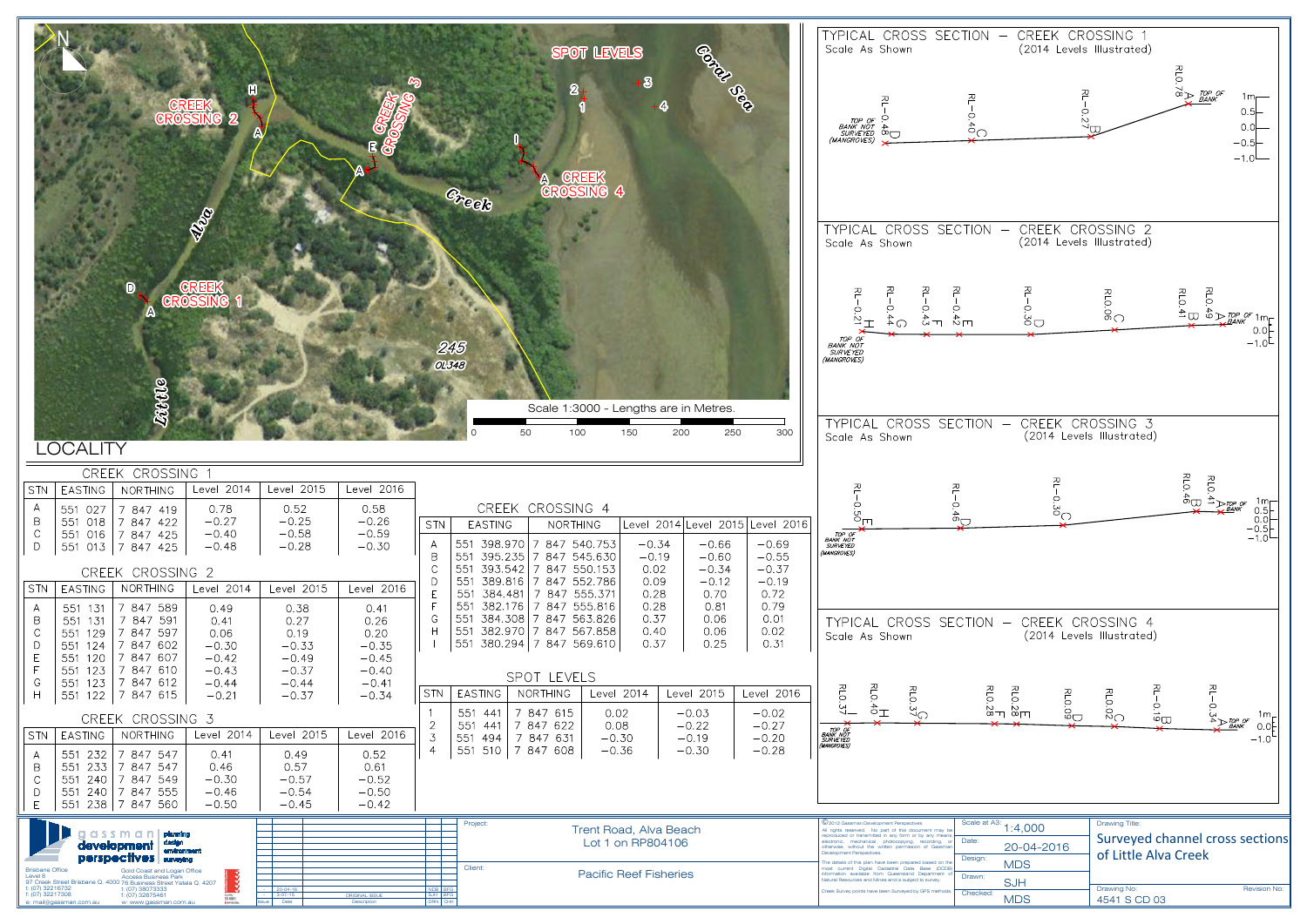





Figure 3 – Mean grain size distribution for creek crossings (comparison from monitoring undertaken in April 2015)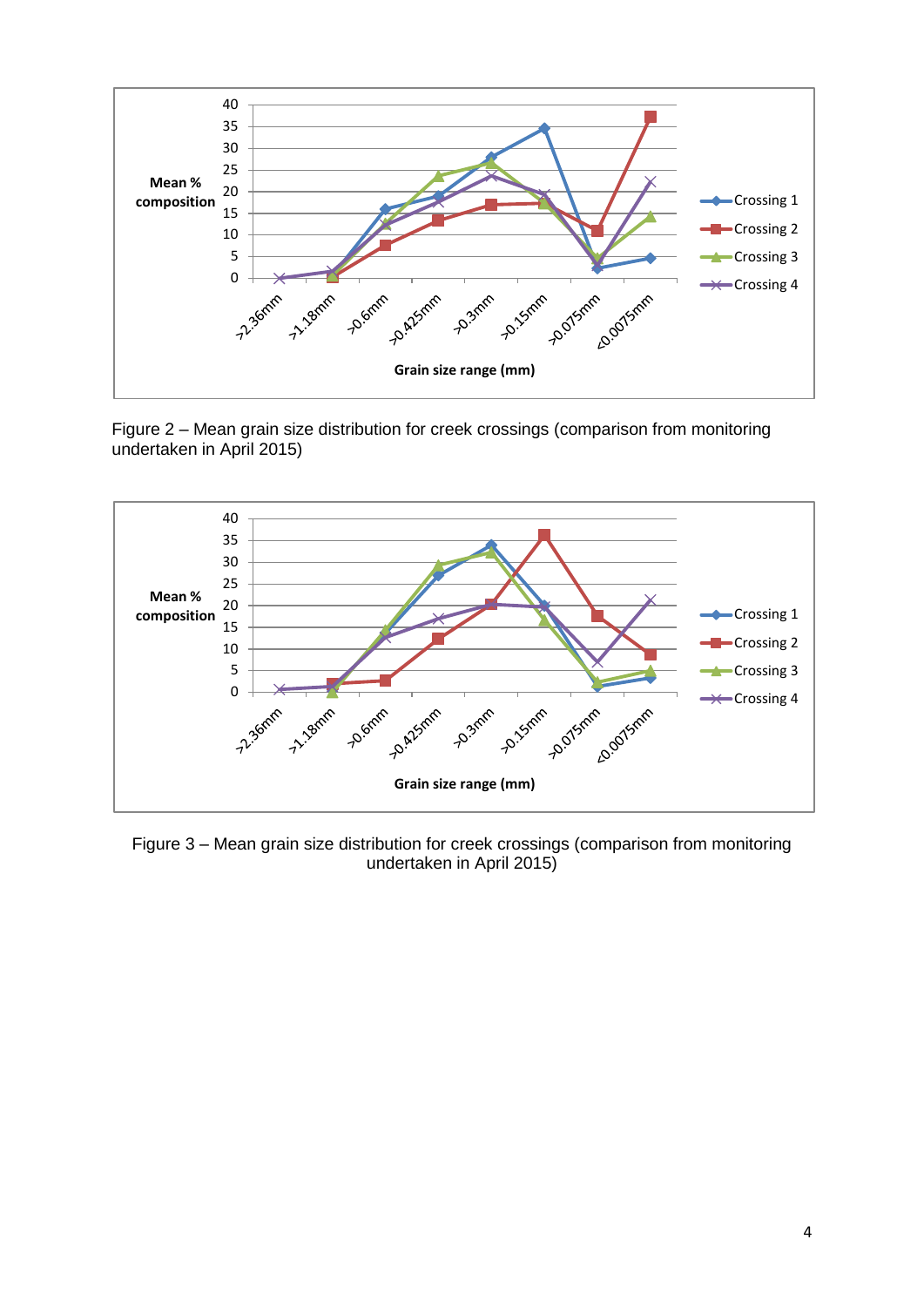

Figure 4 – Mean grain size distribution for creek crossings (comparison from baseline monitoring undertaken in April 2014)